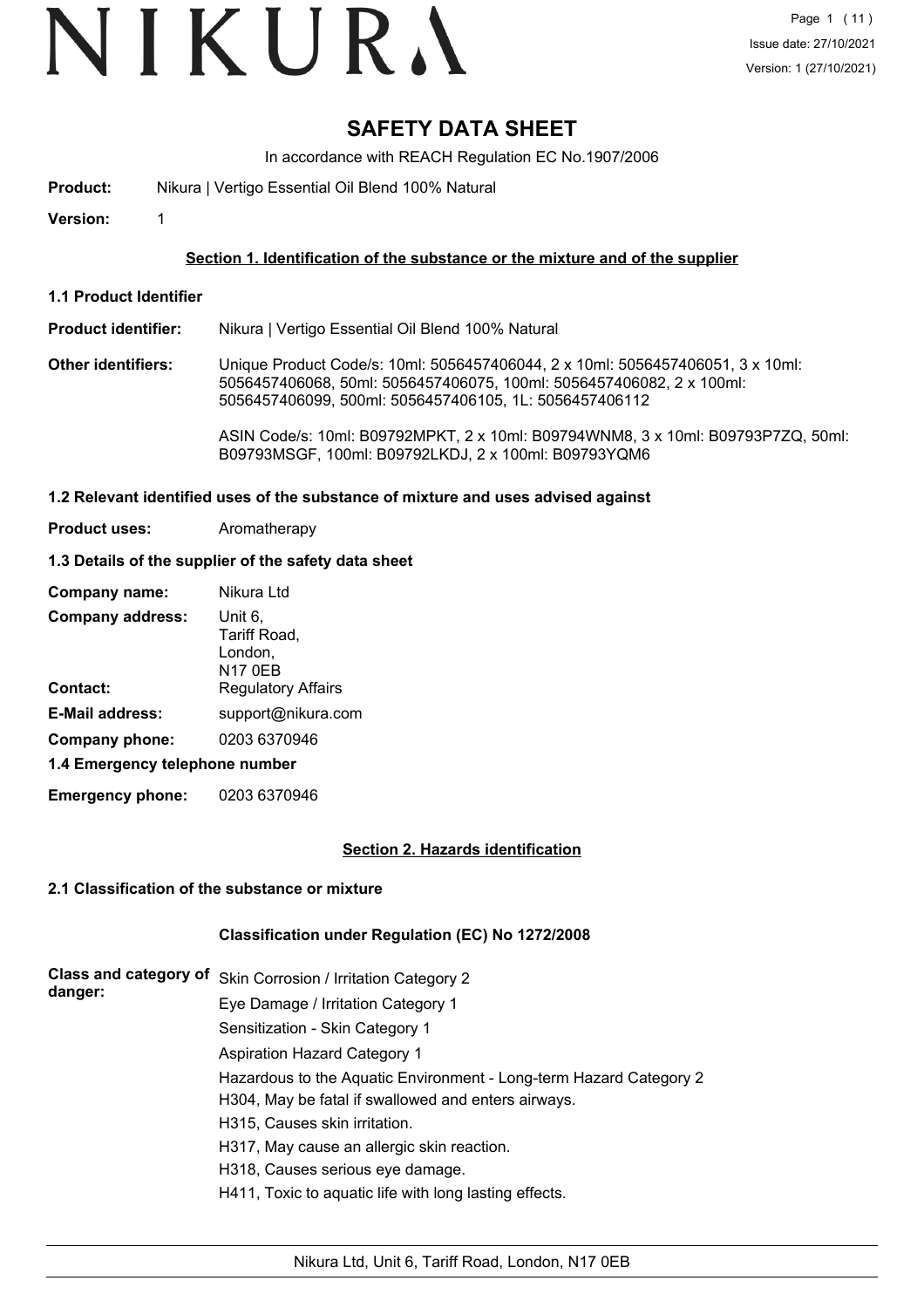# **SAFETY DATA SHEET**

In accordance with REACH Regulation EC No.1907/2006

- **Product:** Nikura | Vertigo Essential Oil Blend 100% Natural
- **Version:** 1
- 
- **2.2 Label elements**

|                                     | Classification under Regulation (EC) No 1272/2008                                                                                                                                                                                                                                                                                                                                                                                                                                                                                                                                                                                                                                                                                                                                                                                                                                                                                                                                                                        |
|-------------------------------------|--------------------------------------------------------------------------------------------------------------------------------------------------------------------------------------------------------------------------------------------------------------------------------------------------------------------------------------------------------------------------------------------------------------------------------------------------------------------------------------------------------------------------------------------------------------------------------------------------------------------------------------------------------------------------------------------------------------------------------------------------------------------------------------------------------------------------------------------------------------------------------------------------------------------------------------------------------------------------------------------------------------------------|
| Signal word:                        | Danger                                                                                                                                                                                                                                                                                                                                                                                                                                                                                                                                                                                                                                                                                                                                                                                                                                                                                                                                                                                                                   |
| <b>Hazard statements:</b>           | H304, May be fatal if swallowed and enters airways.<br>H315, Causes skin irritation.<br>H317, May cause an allergic skin reaction.<br>H318, Causes serious eye damage.<br>H411, Toxic to aquatic life with long lasting effects.                                                                                                                                                                                                                                                                                                                                                                                                                                                                                                                                                                                                                                                                                                                                                                                         |
| Supplemental<br>Information:        | EUH208, Contains Carvone, Citral, Citronellal, Eucalyptol, Geranyl acetate, Isocitral #1,<br>Isocitral #2, Isoeugenol, Lauric aldehyde, Linalyl acetate, Neral, Nerol, Terpinolene, alpha-<br>Pinene, beta-Caryophyllene, beta-Pinene, d,l-Isomenthone, dl-Limonene, l-.ß.-Bisabolene, l-<br>Limonene, I-Menthone, p-Mentha-1,8-dien-7-al, trans-Nerolidol. May produce an allergic<br>reaction.                                                                                                                                                                                                                                                                                                                                                                                                                                                                                                                                                                                                                         |
| <b>Precautionary</b><br>statements: | P261, Avoid breathing vapour or dust.<br>P264, Wash hands and other contacted skin thoroughly after handling.<br>P272, Contaminated work clothing should not be allowed out of the workplace.<br>P273, Avoid release to the environment.<br>P280, Wear protective gloves/eye protection/face protection.<br>P301/310, IF SWALLOWED: Immediately call a POISON CENTER or doctor/physician.<br>P302/352, IF ON SKIN: Wash with plenty of soap and water.<br>P305/351/338, IF IN EYES: Rinse cautiously with water for several minutes. Remove contact<br>lenses, if present and easy to do. Continue rinsing.<br>P310, Immediately call a POISON CENTER or doctor/physician.<br>P331, Do not induce vomiting.<br>P333/313, If skin irritation or rash occurs: Get medical advice/attention.<br>P362, Take off contaminated clothing and wash before reuse.<br>P391, Collect spillage.<br>P405, Store locked up.<br>P501, Dispose of contents/container to approved disposal site, in accordance with local<br>regulations. |
| Pictograms:                         |                                                                                                                                                                                                                                                                                                                                                                                                                                                                                                                                                                                                                                                                                                                                                                                                                                                                                                                                                                                                                          |
| 2.3 Other hazards                   |                                                                                                                                                                                                                                                                                                                                                                                                                                                                                                                                                                                                                                                                                                                                                                                                                                                                                                                                                                                                                          |
| Other hazards:                      | None                                                                                                                                                                                                                                                                                                                                                                                                                                                                                                                                                                                                                                                                                                                                                                                                                                                                                                                                                                                                                     |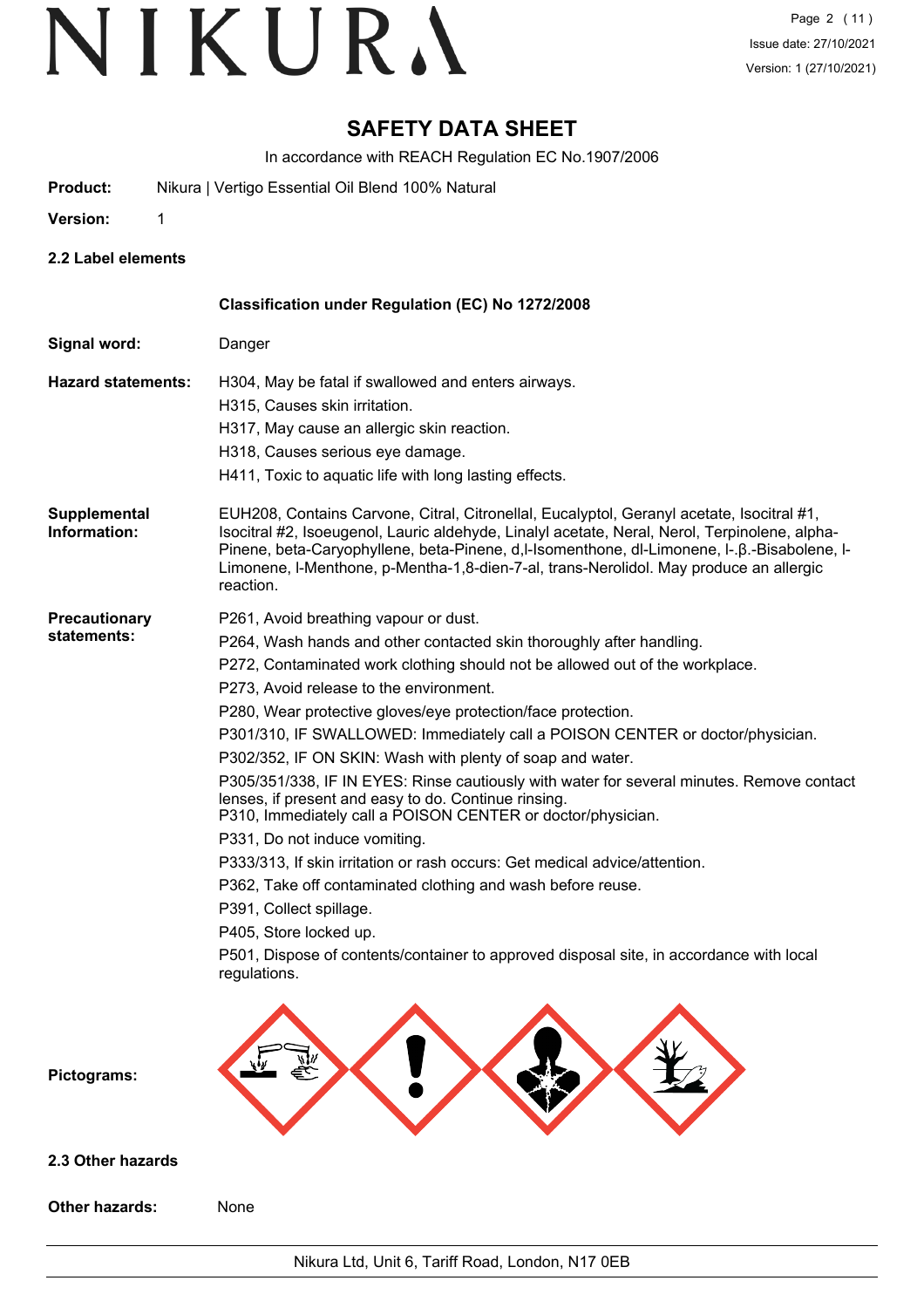# **SAFETY DATA SHEET**

In accordance with REACH Regulation EC No.1907/2006

**Product:** Nikura | Vertigo Essential Oil Blend 100% Natural

**Version:** 1

# **Section 3. Composition / information on ingredients**

# **3.2 Mixtures**

# **Contains:**

| <b>Name</b>         | <b>CAS</b> | EC        | <b>REACH Registration</b><br>No. | $\frac{0}{0}$ | <b>Classification for</b><br>(CLP) 1272/2008                                                                                            |  |
|---------------------|------------|-----------|----------------------------------|---------------|-----------------------------------------------------------------------------------------------------------------------------------------|--|
| <b>l</b> d-Limonene | 5989-27-5  | 227-813-5 |                                  | 10-<20%       | Flam. Lig. 3-Skin Irrit.<br>2-Skin Sens. 1B-Asp.<br>Tox 1-Aquatic Acute 1-<br>Aquatic Chronic 3:<br>H226-H304-H315-<br>H317-H400-H412,- |  |
| Linalool            | 78-70-6    | 201-134-4 |                                  | 10-<20%       | Skin Irrit. 2-Eye Irrit. 2-<br>Skin Sens. 1B;H315-<br>H317-H319,-                                                                       |  |
| I-Menthol           | 2216-51-5  | 218-690-9 |                                  | 5-<10%        | Skin Irrit. 2; H315,-                                                                                                                   |  |
| Geranial            | 141-27-5   | 205-476-5 |                                  | 5-<10%        | Skin Irrit. 2-Eye Irrit. 2-<br>Skin Sens. 1B:H315-<br>H317-H319,-                                                                       |  |
| Neral               | 106-26-3   | 203-379-2 |                                  | $1 - 5%$      | Skin Irrit. 2-Eye Irrit. 2-<br>Skin Sens. 1B;H315-<br>H317-H319,-                                                                       |  |
| beta-Caryophyllene  | 87-44-5    | 201-746-1 |                                  | 1-<5%         | Skin Sens. 1B-Asp.<br>Tox 1-Aquatic Chronic<br>4;H304-H317-H413,-                                                                       |  |
| Citral              | 5392-40-5  | 226-394-6 |                                  | $1 - 5%$      | Skin Irrit. 2-Eye Irrit. 2-<br>Skin Sens. 1;H315-<br>H317-H319,-                                                                        |  |
| <b>I</b> I-Menthone | 14073-97-3 | 237-926-1 |                                  | $1 - 5%$      | Acute Tox. 4-Skin Irrit.<br>l2-Skin Sens. 1B-<br>Aquatic Chronic 3;<br>H302-H315-H317-<br>H412.-                                        |  |
| Geraniol            | 106-24-1   | 203-377-1 |                                  | $1 - 5%$      | Skin Irrit. 2-Eye Dam.<br>1-Skin Sens. 1:H315-<br>H317-H318,-                                                                           |  |
| lbeta-Pinene        | 127-91-3   | 204-872-5 |                                  | 1-<5%         | Flam. Liq. 3-Skin Irrit.<br>2-Skin Sens. 1B-Asp.<br>Tox 1-Aquatic Acute 1-<br>Aquatic Chronic 1;<br>H226-H304-H315-<br>H317-H410.-      |  |
| Camphene            | 79-92-5    | 201-234-8 |                                  | $1 - 5%$      | Flam. Liq. 3-Flam. Sol.<br>2-Aquatic Acute 1-<br>Aquatic Chronic 1;<br>H226-H228-H410,-                                                 |  |
| Decanal             | 112-31-2   | 203-957-4 |                                  | $1 - 5%$      | Eye Irrit. 2-Aquatic<br>Chronic 3; H319-H412,-                                                                                          |  |
| Eucalyptol          | 470-82-6   | 207-431-5 |                                  | 1-<5%         | Flam. Lig. 3-Skin Sens.<br>1B;H226-H317,-                                                                                               |  |
| p-Mentha-1,4-diene  | 99-85-4    | 202-794-6 |                                  | 1-<5%         | Flam. Liq. 3-Repr. 2-<br>Asp. Tox 1; H226-H304-<br>H361.-                                                                               |  |
| II-.β.-Bisabolene   | 495-61-4   |           |                                  | 1-<5%         | Acute Tox. 4-Skin Irrit.<br>2-Skin Sens. 1B-Asp.<br>Tox 1-Aquatic Chronic<br>2:H304-H315-H317-<br>H332-H411,-                           |  |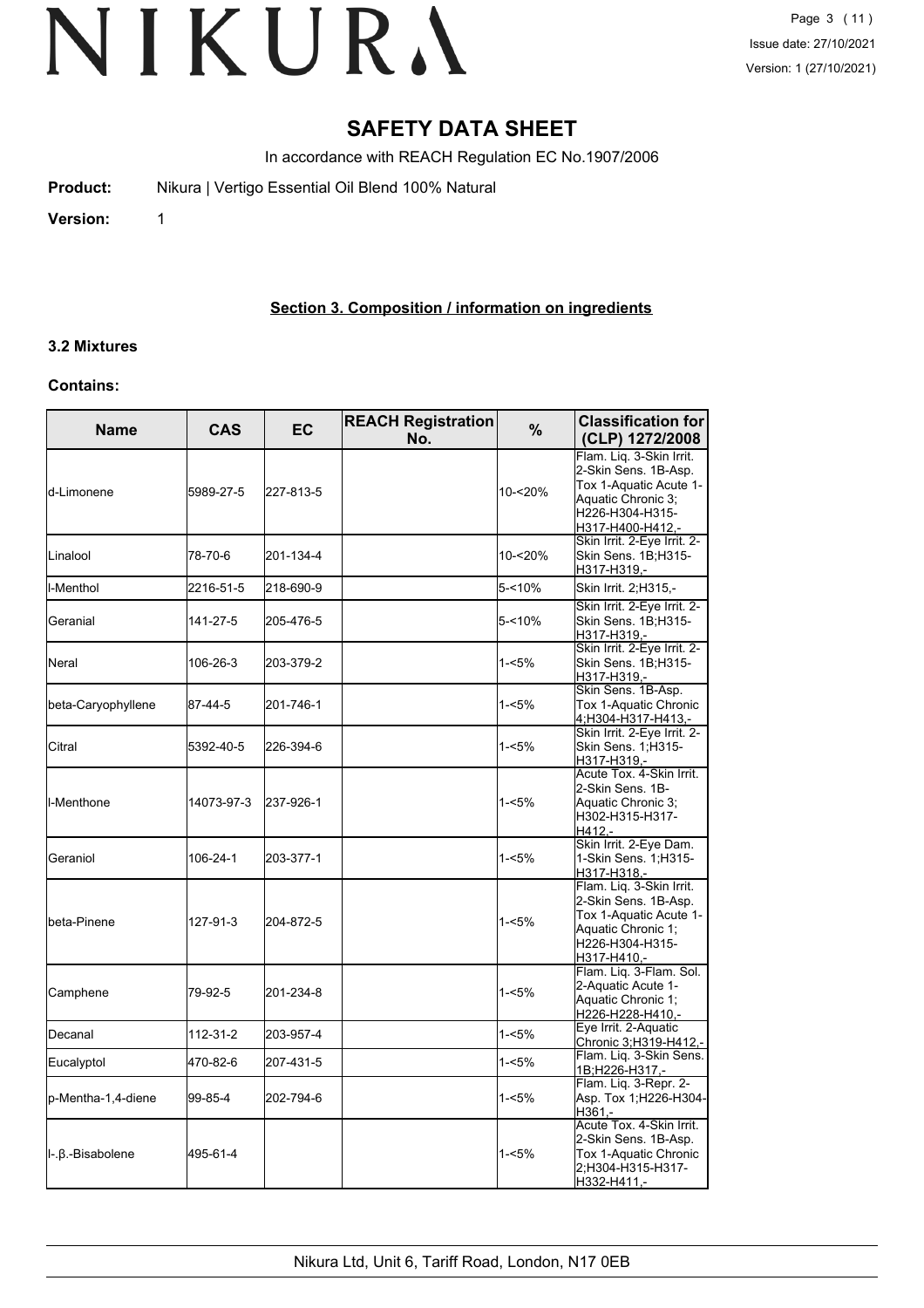# **SAFETY DATA SHEET**

In accordance with REACH Regulation EC No.1907/2006

**Product:** Nikura | Vertigo Essential Oil Blend 100% Natural

# **Version:** 1

| lalpha-Pinene            | 80-56-8    | 201-291-9 | 1-<5%       | Flam. Liq. 3-Acute Tox.<br>4-Skin Irrit. 2-Skin<br>Sens. 1B-Asp. Tox 1-<br>Aquatic Acute 1-<br>Aquatic Chronic 1;<br>H226-H302-H304-<br>H315-H317-H410,- |
|--------------------------|------------|-----------|-------------|----------------------------------------------------------------------------------------------------------------------------------------------------------|
| Geranyl acetate          | 105-87-3   | 203-341-5 | $0.1 - 1\%$ | Skin Irrit. 2-Skin Sens.<br>1B-Aquatic Chronic 3;<br>H315-H317-H412,-                                                                                    |
| Myrcene                  | 123-35-3   | 204-622-5 | $0.1 - 1\%$ | Flam. Liq. 3-Skin Irrit.<br>2-Eye Irrit. 2-Asp. Tox<br>1-Aquatic Acute 1-<br>Aquatic Chronic 2;<br>H226-H304-H315-<br>H319-H400-H411,-                   |
| <b>I</b> I-Limonene      | 5989-54-8  | 227-815-6 | $0.1 - 1\%$ | Flam. Liq. 3-Skin Irrit.<br>2-Skin Sens. 1B-Asp.<br>Tox 1-Aquatic Acute 1-<br>Aquatic Chronic 3;<br>H226-H304-H315-<br>H317-H400-H412.-                  |
| ld.I-Isomenthone         | 491-07-6   | 207-727-4 | $0.1 - 1\%$ | Skin Irrit. 2-Skin Sens.<br>1B;H315-H317,-                                                                                                               |
| <b>Citronellal</b>       | 106-23-0   | 203-376-6 | $0.1 - 1\%$ | Skin Irrit. 2-Eye Irrit. 2-<br>Skin Sens. 1B;H315-<br>H317-H319.-                                                                                        |
| <b>Nerol</b>             | 106-25-2   | 203-378-7 | $0.1 - 1\%$ | Skin Irrit. 2-Eye Irrit. 2-<br>Skin Sens. 1B;H315-<br>H317-H319.-                                                                                        |
| p-Mentha-1,8-dien-7-al   | 2111-75-3  | 218-302-8 | $0.1 - 1\%$ | Skin Sens. 1B;H317,-                                                                                                                                     |
| Linalyl acetate          | 115-95-7   | 204-116-4 | $0.1 - 1\%$ | Skin Irrit. 2-Skin Sens.<br>1B;H315-H317,-                                                                                                               |
| Ilsocitral #2            | 72203-98-6 |           | $0.1 - 1\%$ | Skin Irrit. 2-Eye Irrit. 2-<br>Skin Sens. 1B-Aquatic<br>Chronic 3;H315-H317-<br>H319-H412,-                                                              |
| Carvone                  | 99-49-0    | 202-759-5 | $0.1 - 1\%$ | Skin Sens. 1B;H317,-                                                                                                                                     |
| ldl-Limonene             | 138-86-3   | 205-341-0 | $0.1 - 1\%$ | Flam. Liq. 3-Skin Irrit.<br>2-Skin Sens. 1B-Asp.<br>Tox 1-Aquatic Acute 1-<br>Aquatic Chronic 3:<br>H226-H304-H315-<br>H317-H400-H412,-                  |
| 2-Undecanone             | 112-12-9   | 203-937-5 | $0.1 - 1\%$ | Aquatic Acute 1-<br>Aquatic Chronic 3:<br>H400-H412,-                                                                                                    |
| <b>I</b> trans-Nerolidol | 40716-66-3 | 255-053-4 | $0.1 - 1\%$ | Skin Sens. 1B-Aquatic<br>Acute 1-Aquatic<br>Chronic 1;H317-H410,-                                                                                        |
| Lauric aldehyde          | 112-54-9   | 203-983-6 | 0.1-<1%     | Skin Irrit. 2-Eye Irrit. 2-<br>Skin Sens. 1B;H315-<br>H317-H319.-                                                                                        |
| Terpinolene              | 586-62-9   | 209-578-0 | 0.1-<1%     | Flam. Lig. 3-Skin Sens.<br>1B-Asp. Tox 1-Aquatic<br>Acute 1-Aquatic<br>Chronic 1;H226-H304-<br>H317-H410.-                                               |
| Isocitral #1             | 72203-97-5 |           | $0.1 - 1\%$ | Skin Irrit. 2-Eye Irrit. 2-<br>Skin Sens. 1B-Aquatic<br>Chronic 3;H315-H317-<br>H319-H412.-                                                              |
| p-Cymene                 | 99-87-6    | 202-796-7 | $0.1 - 1\%$ | Flam. Liq. 3-Repr. 2-<br>Asp. Tox 1-Aquatic<br>Chronic 2;H226-H304-<br>H361-H411,-                                                                       |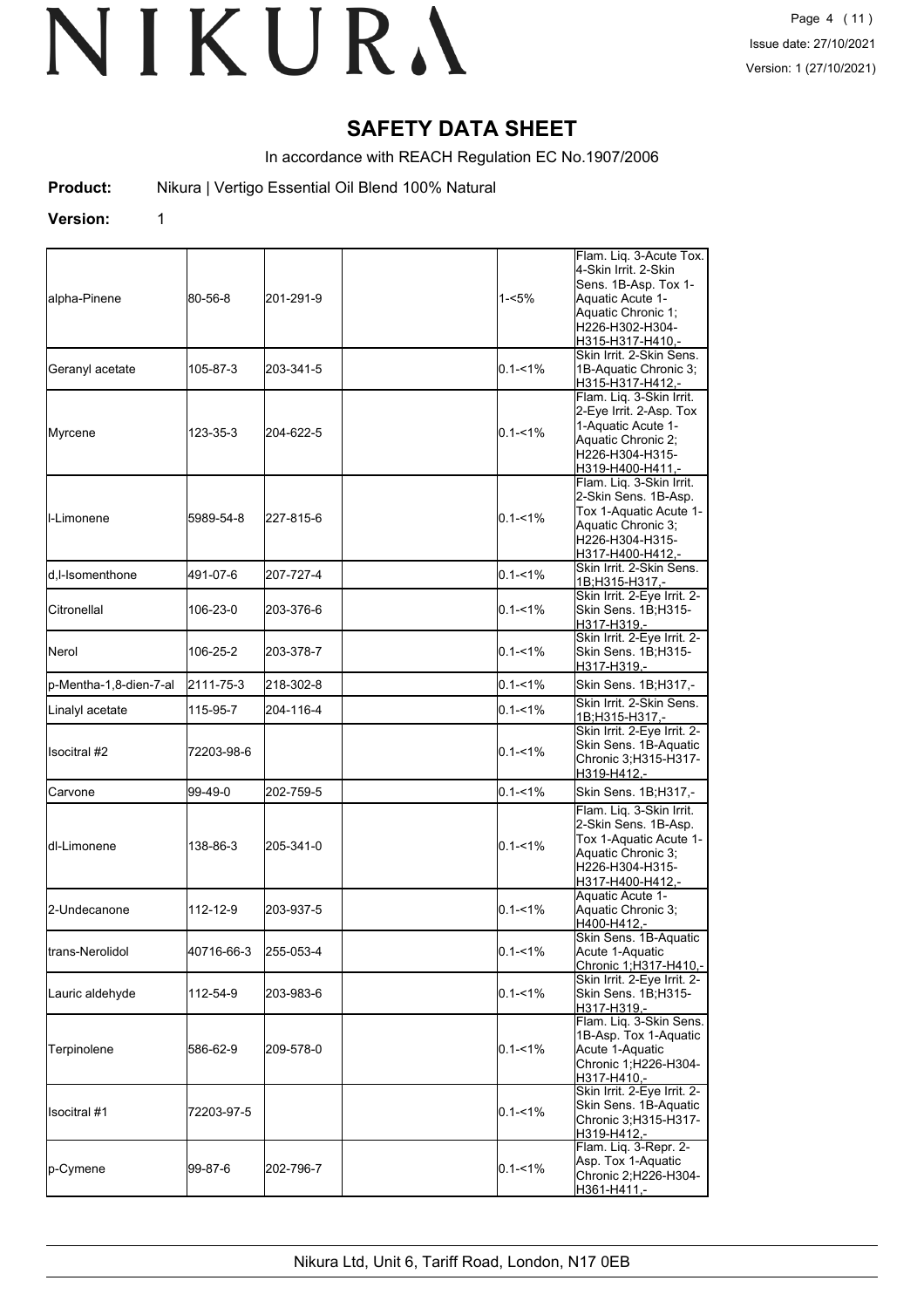# **SAFETY DATA SHEET**

In accordance with REACH Regulation EC No.1907/2006

| Nikura   Vertigo Essential Oil Blend 100% Natural<br>Product: |  |
|---------------------------------------------------------------|--|
|---------------------------------------------------------------|--|

# **Version:** 1

| <b>Isoeugenol</b> | $ 97-54-1 $ | 202-590-7 | < 0.1% | Acute Tox. 4-Acute<br>Tox. 4-Acute Tox. 4-<br>Skin Irrit. 2-Eye Irrit. 2-<br><b>Skin Sens. 1A-STOT</b><br>ISE 3:H302-H312-<br>H315-H317-H319-<br>H332-H335.- |
|-------------------|-------------|-----------|--------|--------------------------------------------------------------------------------------------------------------------------------------------------------------|
|-------------------|-------------|-----------|--------|--------------------------------------------------------------------------------------------------------------------------------------------------------------|

# **Substances with Community workplace exposure limits:**

Not Applicable

**Substances that are persistent, bioaccumulative and toxic or very persistent and very bioaccumulative, greater than 0.1%:**

Not Applicable

# **Section 4. First-aid measures**

#### **4.1 Description of first aid measures**

| Inhalation:    | Remove from exposure site to fresh air, keep at rest, and obtain medical attention.                                                 |
|----------------|-------------------------------------------------------------------------------------------------------------------------------------|
| Eye exposure:  | IF IN EYES: Rinse cautiously with water for several minutes. Remove contact lenses, if present<br>and easy to do. Continue rinsing. |
| Skin exposure: | IF ON SKIN: Wash with plenty of soap and water.                                                                                     |
| Ingestion:     | IF SWALLOWED: Immediately call a POISON CENTER or doctor/physician.                                                                 |
|                |                                                                                                                                     |

# **4.2 Most important symptoms and effects, both acute and delayed**

May be fatal if swallowed and enters airways.

Causes skin irritation.

May cause an allergic skin reaction.

Causes serious eye damage.

# **4.3 Indication of any immediate medical attention and special treatment needed**

None expected, see Section 4.1 for further information.

# **SECTION 5: Firefighting measures**

# **5.1 Extinguishing media**

Suitable media: Carbon dioxide, Dry chemical, Foam.

# **5.2 Special hazards arising from the substance or mixture**

In case of fire, may be liberated: Carbon monoxide, Unidentified organic compounds.

# **5.3 Advice for fire fighters:**

In case of insufficient ventilation, wear suitable respiratory equipment.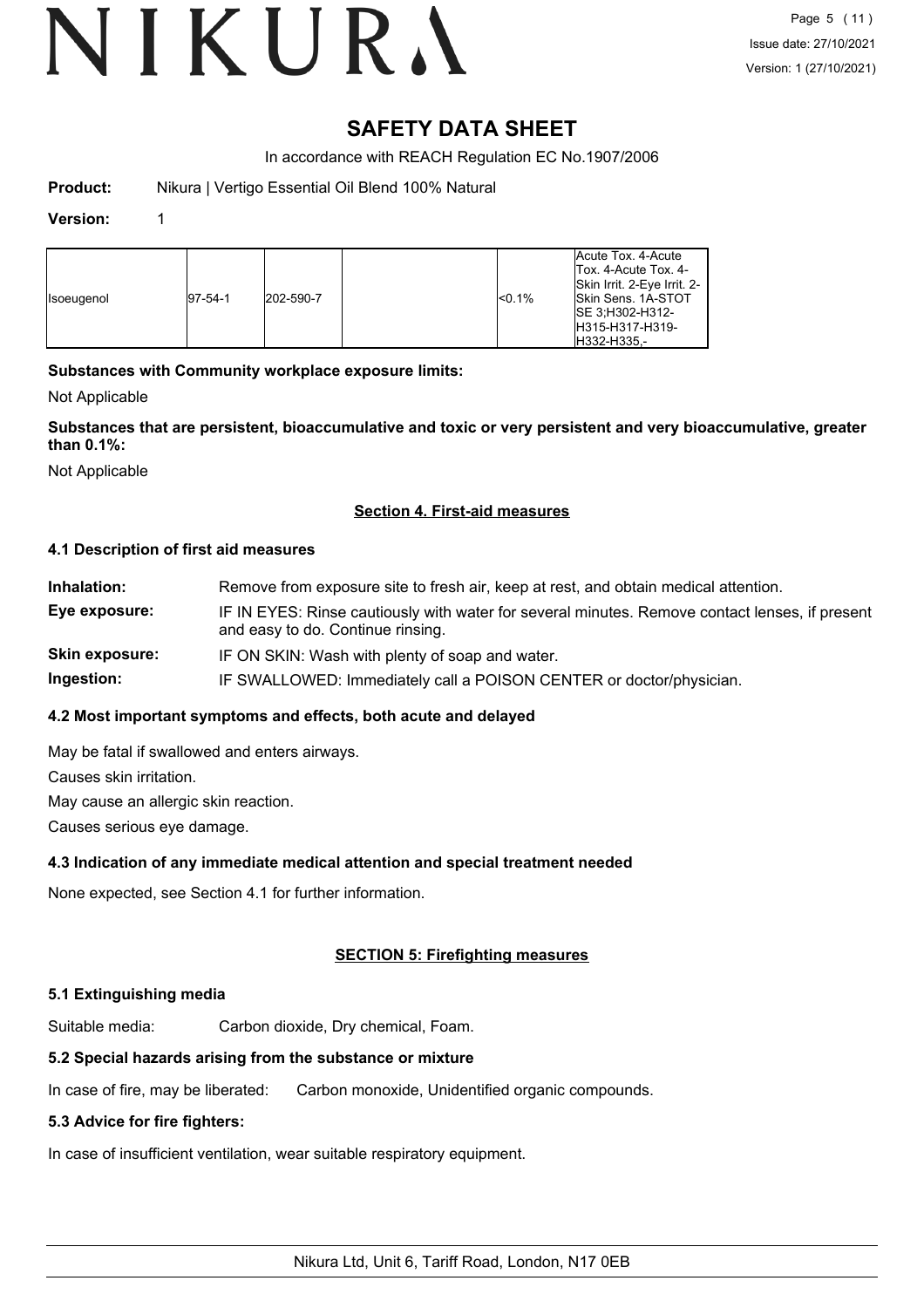# VIKURA

# **SAFETY DATA SHEET**

In accordance with REACH Regulation EC No.1907/2006

**Product:** Nikura | Vertigo Essential Oil Blend 100% Natural

**Version:** 1

# **Section 6. Accidental release measures**

#### **6.1 Personal precautions, protective equipment and emergency procedures:**

Avoid inhalation. Avoid contact with skin and eyes. See protective measures under Section 7 and 8.

#### **6.2 Environmental precautions:**

Keep away from drains, surface and ground water, and soil.

#### **6.3 Methods and material for containment and cleaning up:**

Remove ignition sources. Provide adequate ventilation. Avoid excessive inhalation of vapours. Contain spillage immediately by use of sand or inert powder. Dispose of according to local regulations.

#### **6.4 Reference to other sections:**

Also refer to sections 8 and 13.

# **Section 7. Handling and storage**

#### **7.1 Precautions for safe handling:**

Keep away from heat, sparks, open flames and hot surfaces. - No smoking. Use personal protective equipment as required. Use in accordance with good manufacturing and industrial hygiene practices. Use in areas with adequate ventilation Do not eat, drink or smoke when using this product.

# **7.2 Conditions for safe storage, including any incompatibilities:**

Store in a well-ventilated place. Keep container tightly closed. Keep cool. Ground/bond container and receiving equipment. Use explosion-proof electrical, ventilating and lighting equipment. Use only non-sparking tools. Take precautionary measures against static discharge.

# **7.3 Specific end use(s):**

Aromatherapy: Use in accordance with good manufacturing and industrial hygiene practices.

# **Section 8. Exposure controls/personal protection**

#### **8.1 Control parameters**

Workplace exposure limits: Not Applicable

# **8.2 Exposure Controls**

#### **Eye / Skin Protection**

Wear protective gloves/eye protection/face protection

# **Respiratory Protection**

Under normal conditions of use and where adequate ventilation is available to prevent build up of excessive vapour, this material should not require special engineering controls. However, in conditions of high or prolonged use, or high temperature or other conditions which increase exposure, the following engineering controls can be used to minimise exposure to personnel: a) Increase ventilation of the area with local exhaust ventilation. b) Personnel can use an approved, appropriately fitted respirator with organic vapour cartridge or canisters and particulate filters. c) Use closed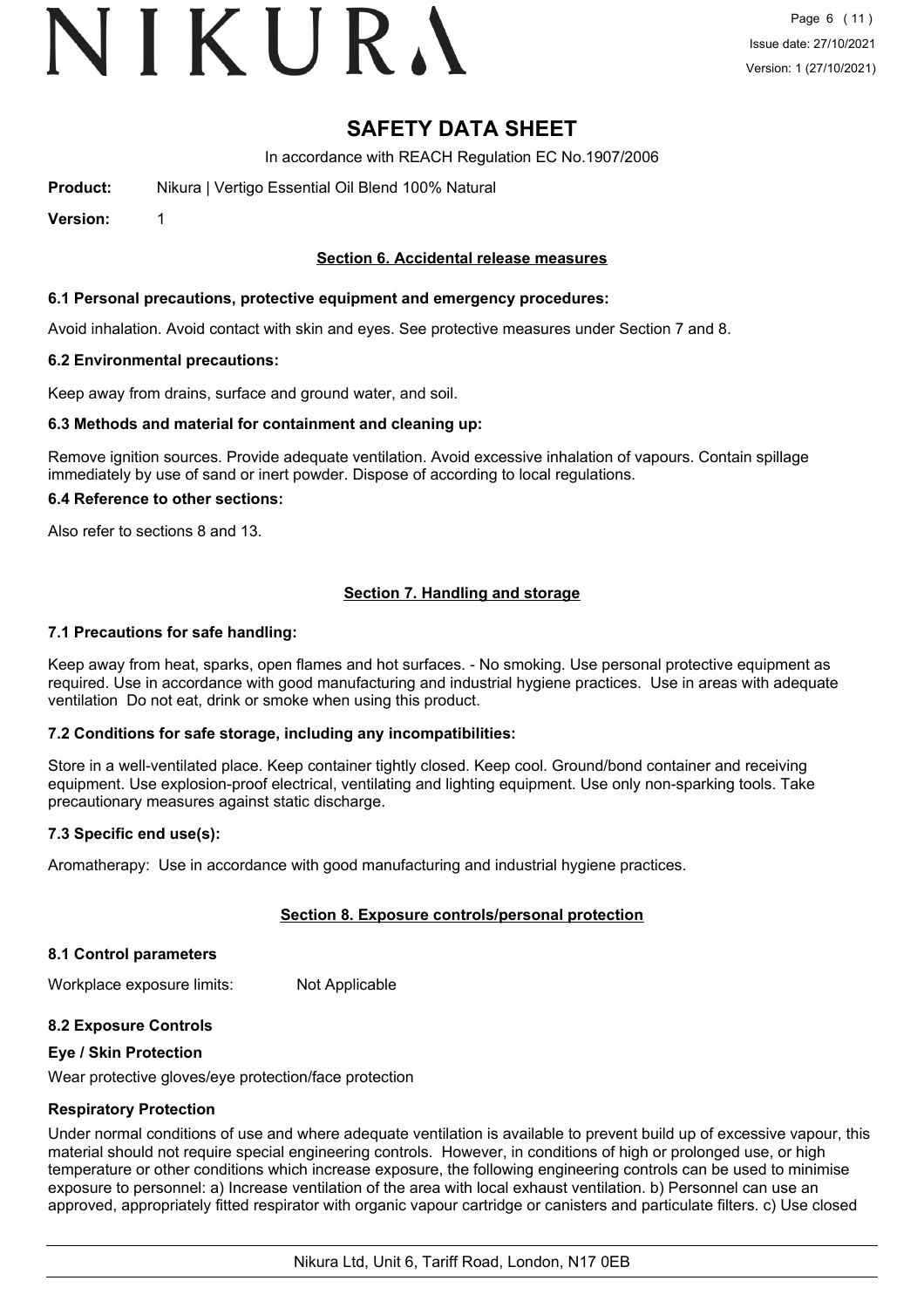# **SAFETY DATA SHEET**

In accordance with REACH Regulation EC No.1907/2006

**Product:** Nikura | Vertigo Essential Oil Blend 100% Natural

**Version:** 1

systems for transferring and processing this material.

Also refer to Sections 2 and 7.

# **Section 9. Physical and chemical properties**

# **9.1 Information on basic physical and chemical properties**

| Appearance:                                   | Not determined                               |
|-----------------------------------------------|----------------------------------------------|
| Odour:                                        | Not determined                               |
| <b>Odour threshold:</b>                       | Not determined                               |
| pH:                                           | Not determined                               |
| Melting point / freezing point:               | Not determined                               |
| Initial boiling point / range:                | Not determined                               |
| Flash point:                                  | 62 °C                                        |
| <b>Evaporation rate:</b>                      | Not determined                               |
| Flammability (solid, gas):                    | Not determined                               |
| Upper/lower flammability or explosive limits: | Product does not present an explosion hazard |
| Vapour pressure:                              | Not determined                               |
| Vapour density:                               | Not determined                               |
| <b>Relative density:</b>                      | Not determined                               |
| Solubility(ies):                              | Insoluble in water.                          |
| Partition coefficient: n-octanol/water:       | Not determined                               |
| Auto-ignition temperature:                    | Not determined                               |
| <b>Decomposition temperature:</b>             | Not determined                               |
| <b>Viscosity:</b>                             | Not determined                               |
| <b>Explosive properties:</b>                  | Not expected                                 |
| <b>Oxidising properties:</b>                  | Not expected                                 |
| 9.2 Other information:                        | None available                               |

# **Section 10. Stability and reactivity**

# **10.1 Reactivity:**

Presents no significant reactivity hazard, by itself or in contact with water.

# **10.2 Chemical stability:**

Good stability under normal storage conditions.

# **10.3 Possibility of hazardous reactions:**

Not expected under normal conditions of use.

# **10.4 Conditions to avoid:**

Avoid extreme heat.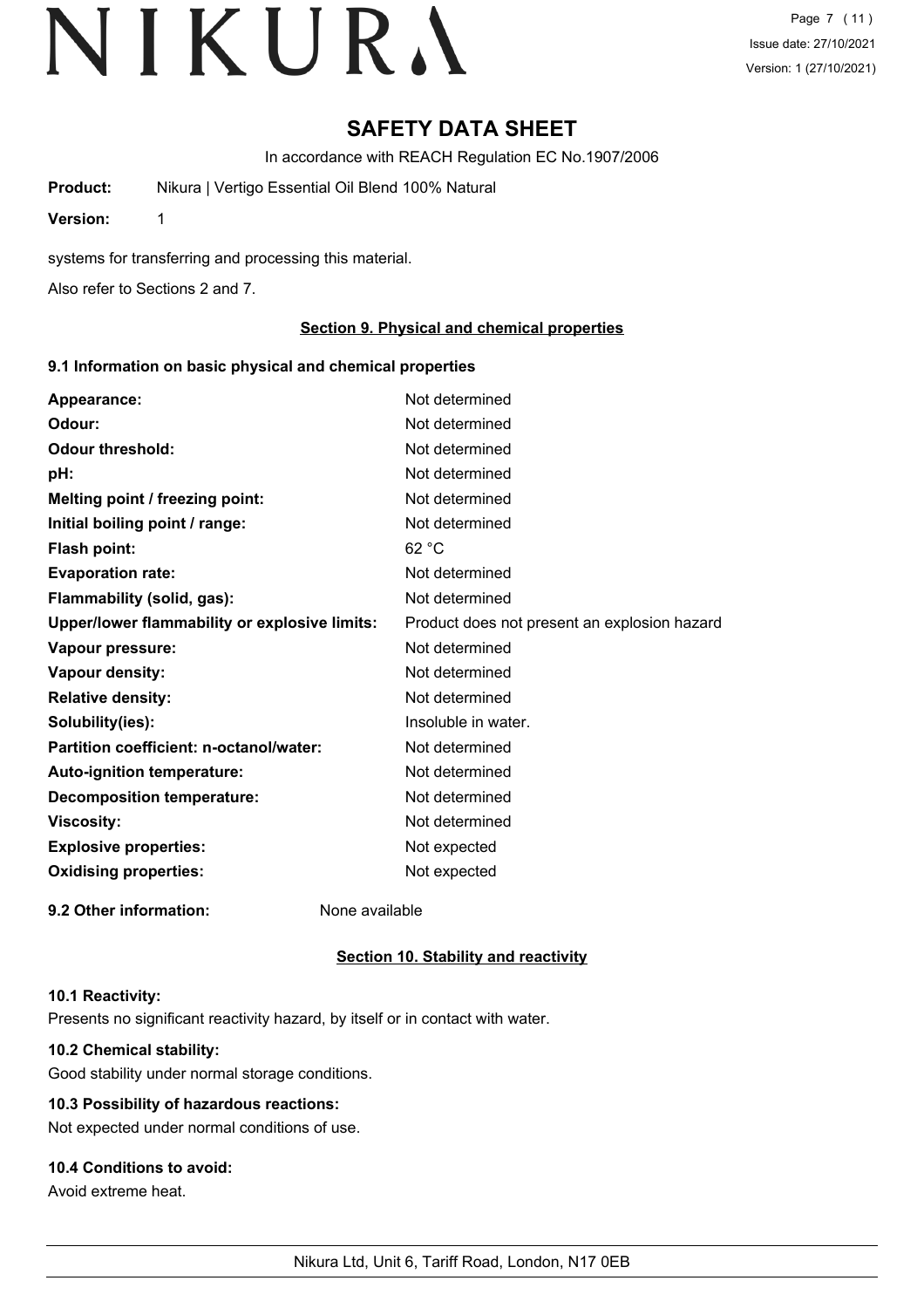# **SAFETY DATA SHEET**

In accordance with REACH Regulation EC No.1907/2006

**Product:** Nikura | Vertigo Essential Oil Blend 100% Natural

**Version:** 1

# **10.5 Incompatible materials:**

Avoid contact with strong acids, alkalis or oxidising agents.

# **10.6 Hazardous decomposition products:**

Not expected.

# **Section 11. Toxicological information**

# **11.1 Information on toxicological effects**

This mixture has not been tested as a whole for health effects. The health effects have been calculated using the methods outlined in Regulation (EC) No 1272/2008 (CLP).

| <b>Acute Toxicity:</b>                    | Based on available data the classification criteria are not met. |
|-------------------------------------------|------------------------------------------------------------------|
| <b>Acute Toxicity Oral</b>                | >5000                                                            |
| <b>Acute Toxicity Dermal</b>              | >5000                                                            |
| <b>Acute Toxicity Inhalation</b>          | Not Available                                                    |
| <b>Skin corrosion/irritation:</b>         | Skin Corrosion / Irritation Category 2                           |
| Serious eye damage/irritation:            | Eye Damage / Irritation Category 1                               |
| <b>Respiratory or skin sensitisation:</b> | Sensitization - Skin Category 1                                  |
| Germ cell mutagenicity:                   | Based on available data the classification criteria are not met. |
| <b>Carcinogenicity:</b>                   | Based on available data the classification criteria are not met. |
| <b>Reproductive toxicity:</b>             | Based on available data the classification criteria are not met. |
| <b>STOT-single exposure:</b>              | Based on available data the classification criteria are not met. |
| <b>STOT-repeated exposure:</b>            | Based on available data the classification criteria are not met. |
| <b>Aspiration hazard:</b>                 | <b>Aspiration Hazard Category 1</b>                              |

# **Information about hazardous ingredients in the mixture**

| Ingredient                          | <b>CAS</b>      | <b>EC</b>         | LD50/ATE Oral | LD50/ATE<br><b>Dermal</b> | LC50/ATE<br><b>Inhalation</b> | <b>LC50</b><br>Route |
|-------------------------------------|-----------------|-------------------|---------------|---------------------------|-------------------------------|----------------------|
| alpha-Pinene                        | $ 80 - 56 - 8 $ | $ 201 - 291 - 9 $ | 500           | Not available             | Not available                 | Not<br>lavailable    |
| $\parallel$ -. $\beta$ .-Bisabolene | 495-61-4        |                   | Not available | Not available             |                               | Not<br>available     |
| II-Menthone                         | 14073-97-3      | $ 237-926-1 $     | 500           | Not available             | Not available                 | Not<br>lavailable    |

Refer to Sections 2 and 3 for additional information.

# **Section 12. Ecological information**

# **12.1 Toxicity:**

| Toxic to aquatic life with long lasting effects. |               |
|--------------------------------------------------|---------------|
| 12.2 Persistence and degradability:              | Not available |
| 12.3 Bioaccumulative potential:                  | Not available |
| 12.4 Mobility in soil:                           | Not available |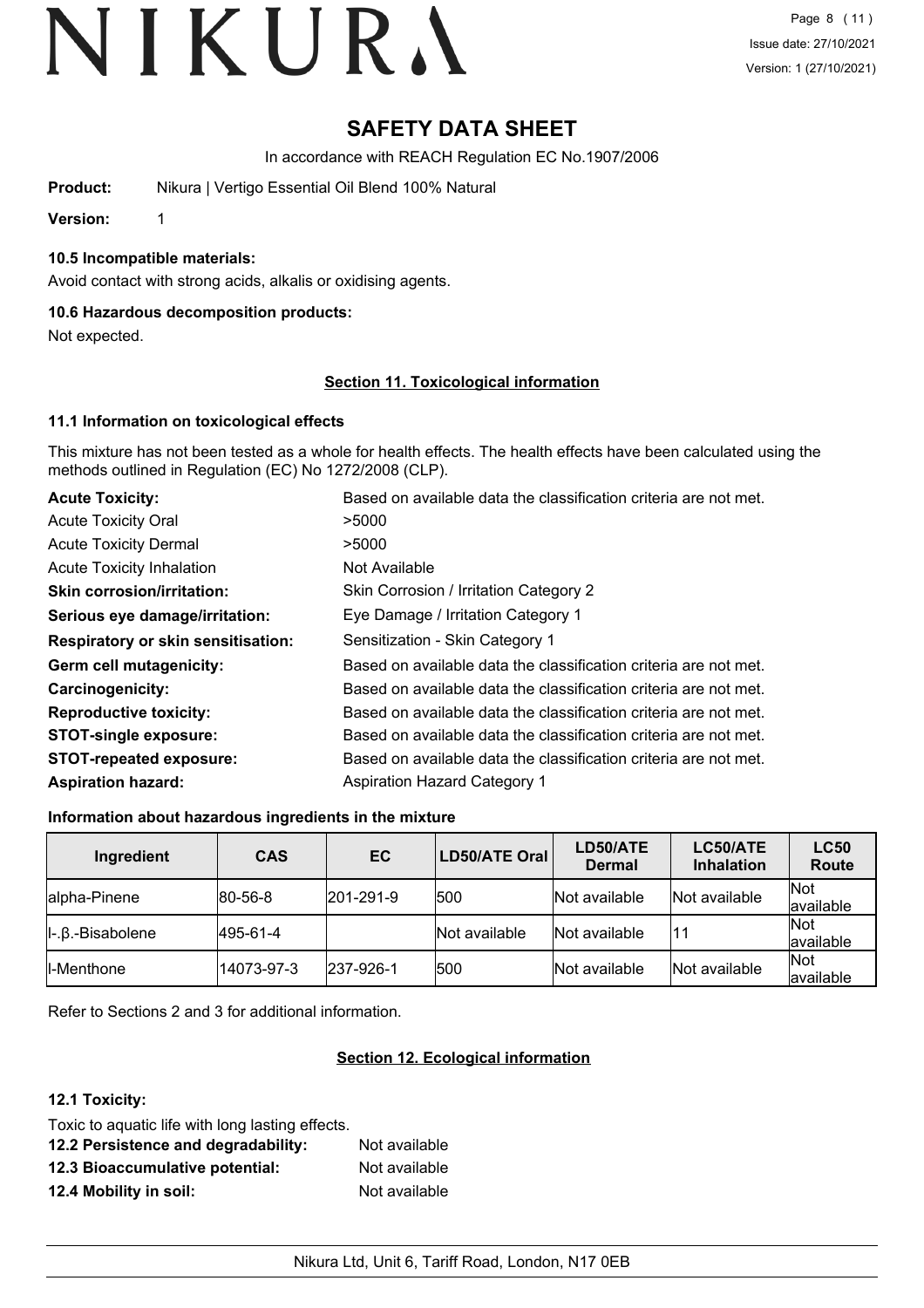Page 9 (11) Issue date: 27/10/2021 Version: 1 (27/10/2021)

# **SAFETY DATA SHEET**

In accordance with REACH Regulation EC No.1907/2006

**Product:** Nikura | Vertigo Essential Oil Blend 100% Natural

**Version:** 1

**12.5 Results of PBT and vPvB assessment:**

This substance does not meet the PBT/vPvB criteria of REACH, annex XIII.

**12.6 Other adverse effects:** Not available

# **Section 13. Disposal considerations**

# **13.1 Waste treatment methods:**

Dispose of in accordance with local regulations. Avoid disposing into drainage systems and into the environment. Empty containers should be taken to an approved waste handling site for recycling or disposal.

# **Section 14. Transport information**

| 14.1 UN number:                    | UN3082                                                                          |
|------------------------------------|---------------------------------------------------------------------------------|
| 14.2 UN Proper Shipping Name:      | ENVIRONMENTALLY HAZARDOUS SUBSTANCE, LIQUID, N.O.S. (beta-<br>Pinene, Camphene) |
| 14.3 Transport hazard class(es):   | 9                                                                               |
| <b>Sub Risk:</b>                   | -                                                                               |
| 14.4. Packing Group:               | Ш                                                                               |
| <b>14.5 Environmental hazards:</b> | This is an environmentally hazardous substance.                                 |
| 14.6 Special precautions for user: | None additional                                                                 |
|                                    | 14.7 Transport in bulk according to Annoy II of MADDOI 73/78 and the IBC Code:  |

**14.7 Transport in bulk according to Annex II of MARPOL73/78 and the IBC Code:**

Not applicable

# **Section 15. Regulatory information**

**15.1 Safety, health and environmental regulations/legislation specific for the substance or mixture** None additional

# **15.2 Chemical Safety Assessment**

A Chemical Safety Assessment has not been carried out for this product.

# **Section 16. Other information**

| <b>Concentration % Limits:</b>  | EH C2=46.59% EH C3=4.48% EH C4=79.28% SCI 2=16.13% EDI 1=96.<br>51% EDI 2=16.39% SS 1=5.99% AH 1=32.76% |
|---------------------------------|---------------------------------------------------------------------------------------------------------|
| <b>Total Fractional Values:</b> | EH C2=2.15 EH C3=22.32 EH C4=1.26 SCI 2=6.20 EDI 1=1.04 EDI 2=6.<br>$10$ SS 1=16.68 AH 1=3.05           |

#### **Key to revisions:**

Not applicable

# **Key to abbreviations:**

| <b>Abbreviation</b> | Meaning                                |
|---------------------|----------------------------------------|
| Acute Tox, 4        | Acute Toxicity - Oral Category 4       |
| Acute Tox, 4        | Acute Toxicity - Inhalation Category 4 |
| Acute Tox, 4        | Acute Toxicity - Dermal Category 4     |

# Nikura Ltd, Unit 6, Tariff Road, London, N17 0EB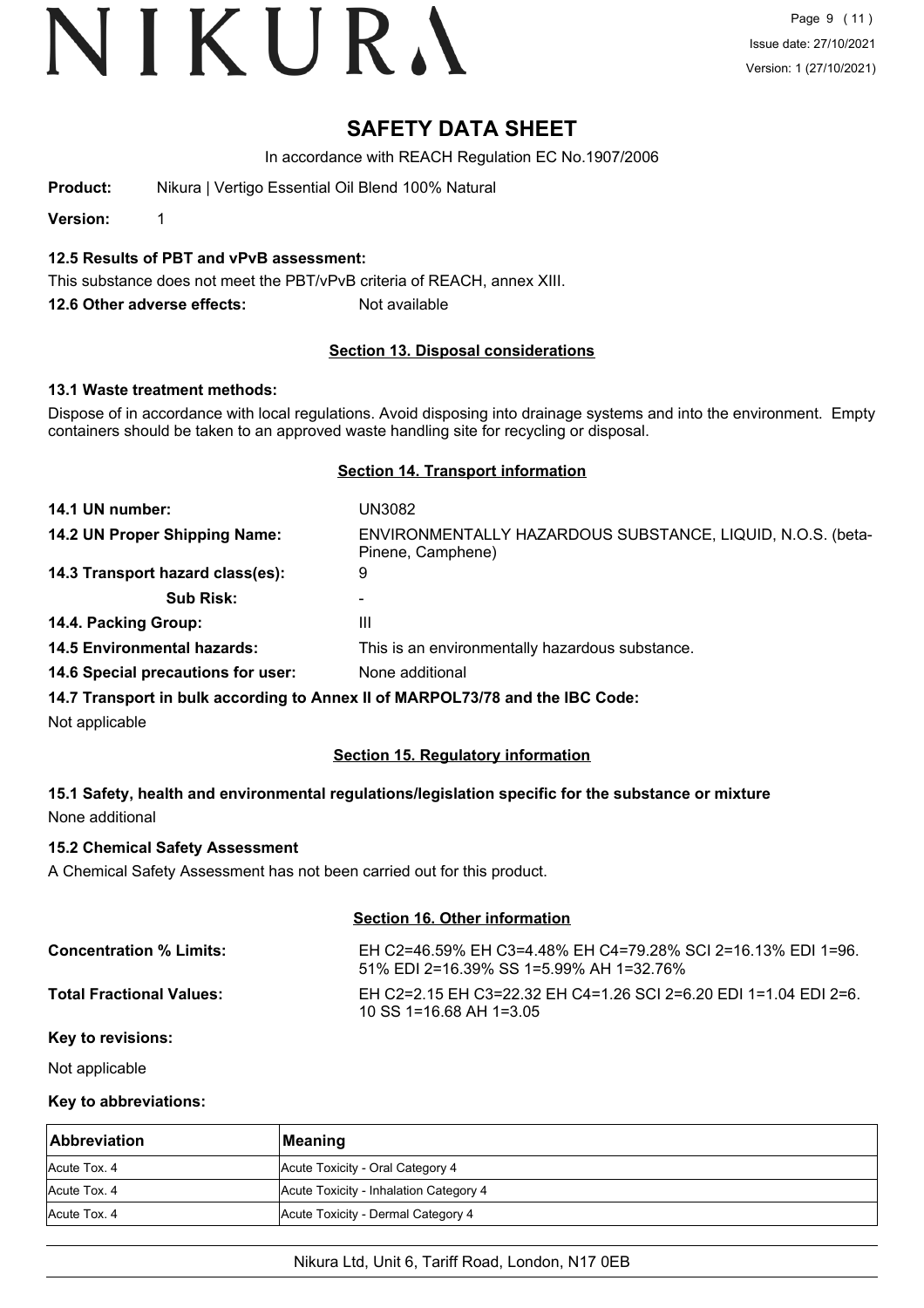# **SAFETY DATA SHEET**

In accordance with REACH Regulation EC No.1907/2006

**Nikura | Vertigo Essential Oil Blend 100% Natural** 

# **Version:** 1

| Aquatic Acute 1   | Hazardous to the Aquatic Environment - Acute Hazard Category 1            |  |
|-------------------|---------------------------------------------------------------------------|--|
| Aquatic Chronic 1 | Hazardous to the Aquatic Environment - Long-term Hazard Category 1        |  |
| Aquatic Chronic 2 | Hazardous to the Aquatic Environment - Long-term Hazard Category 2        |  |
| Aquatic Chronic 3 | Hazardous to the Aquatic Environment - Long-term Hazard Category 3        |  |
| Aquatic Chronic 4 | Hazardous to the Aquatic Environment - Long-term Hazard Category 4        |  |
| Asp. Tox 1        | <b>Aspiration Hazard Category 1</b>                                       |  |
| Eye Dam. 1        | Eye Damage / Irritation Category 1                                        |  |
| Eye Irrit. 2      | Eye Damage / Irritation Category 2                                        |  |
| Flam. Liq. 3      | Flammable Liquid, Hazard Category 3                                       |  |
| Flam. Sol. 2      | Flammable Solid, Hazard Category 2                                        |  |
| H226              | Flammable liquid and vapour.                                              |  |
| H <sub>228</sub>  | Flammable solid.                                                          |  |
| H302              | Harmful if swallowed.                                                     |  |
| H304              | May be fatal if swallowed and enters airways.                             |  |
| H312              | Harmful in contact with skin.                                             |  |
| H315              | Causes skin irritation.                                                   |  |
| H317              | May cause an allergic skin reaction.                                      |  |
| H318              | Causes serious eye damage.                                                |  |
| H319              | Causes serious eye irritation.                                            |  |
| H332              | Harmful if inhaled.                                                       |  |
| H335              | May cause respiratory irritation.                                         |  |
| H361              | Suspected of damaging fertility or the unborn child (exposure route).     |  |
| H400              | Very toxic to aquatic life.                                               |  |
| H410              | Very toxic to aquatic life with long lasting effects.                     |  |
| H411              | Toxic to aquatic life with long lasting effects.                          |  |
| H412              | Harmful to aquatic life with long lasting effects.                        |  |
| H413              | May cause long lasting harmful effects to aquatic life.                   |  |
| P202              | Do not handle until all safety precautions have been read and understood. |  |
| P210              | Keep away from heat, sparks, open flames and hot surfaces. - No smoking.  |  |
| P233              | Keep container tightly closed.                                            |  |
| P240              | Ground/bond container and receiving equipment.                            |  |
| P241              | Use explosion-proof electrical, ventilating and lighting equipment.       |  |
| P242              | Use only non-sparking tools.                                              |  |
| P243              | Take precautionary measures against static discharge.                     |  |
| P261              | Avoid breathing vapour or dust.                                           |  |
| P <sub>264</sub>  | Wash hands and other contacted skin thoroughly after handling.            |  |
| P270              | Do not eat, drink or smoke when using this product.                       |  |
| P271              | Use only outdoors or in a well-ventilated area.                           |  |
| P272              | Contaminated work clothing should not be allowed out of the workplace.    |  |
| P273              | Avoid release to the environment.                                         |  |
| P <sub>280</sub>  | Wear protective gloves/eye protection/face protection.                    |  |
| P301/310          | IF SWALLOWED: Immediately call a POISON CENTER or doctor/physician.       |  |